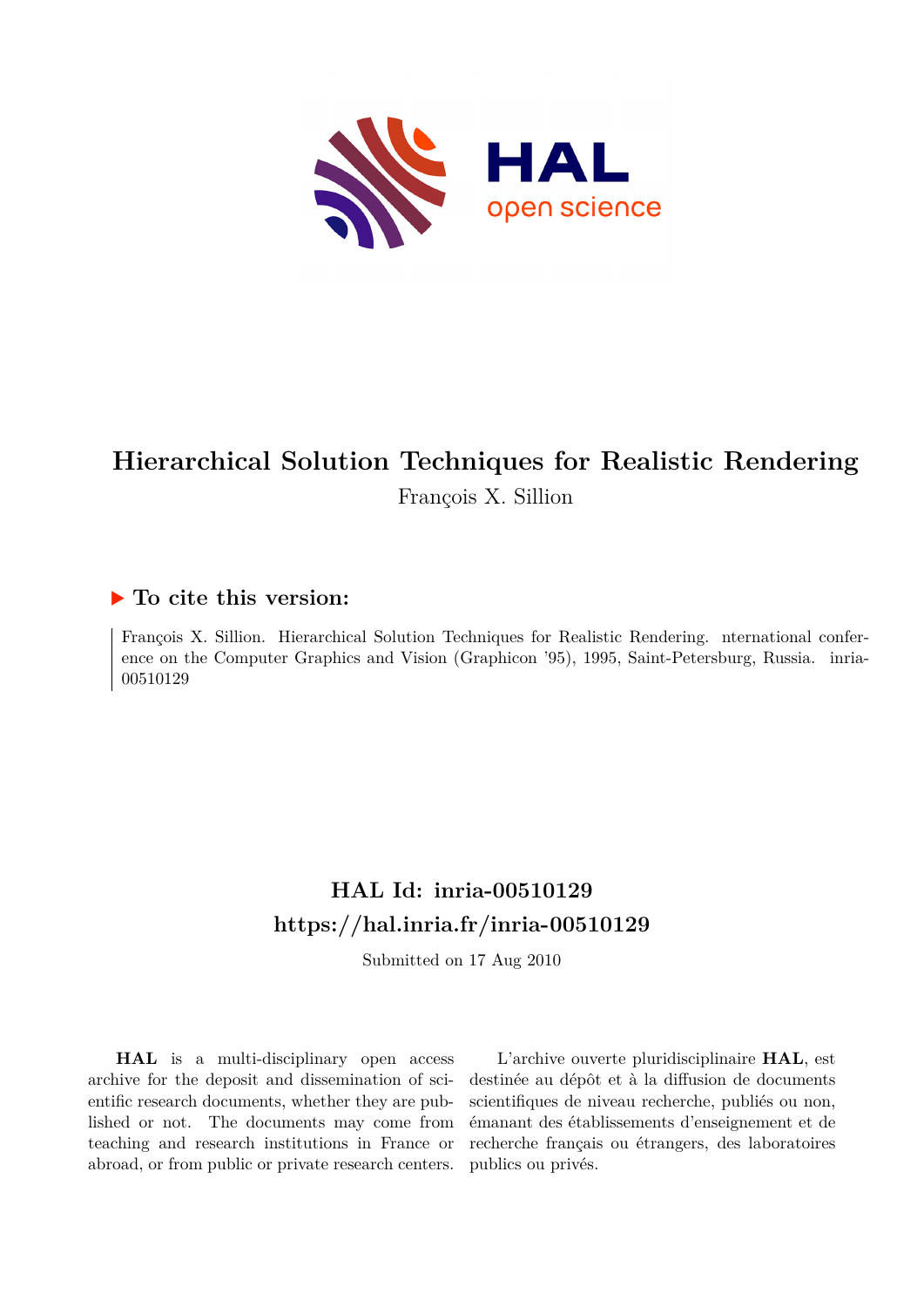## **Hierarchical Solution Techniques for Realistic Rendering**

*Fran¸cois Sillion* <sup>∗</sup>

## **CNRS** iMAGIS B.P. 53, 38041 Grenoble Cedex 9, France.

## **Abstract**

The computation of realistic images requires the accurate simulation of radiant energy exchanges in a scene. The algorithms used to conduct such simulations are usually not restricted to visible light, thus the development of efficient computational techniques is of interest for a wide variety of applications (infrared and radar imaging, radio propagation etc.). Most current realistic rendering algorithms are based either on a deterministic, finite-element type approach (for instance, the radiosity method) or on a stochastic process (Monte Carlo methods). Recent advances in this field have promoted the use of hierarchical data structures and algorithms to represent radiant exchanges at different resolutions. The ability to always select the level of representation most appropriate for each phase of the simulation yields an impressive reduction of the total computational expense for a given accuracy level. Significantly, it also creates truly progressive algorithms that can produce an approximate solution in a very short time, and continuously improve it over time.

This documents summarizes a STAR lecture, and presents several hierarchical algorithms in the context of the radiosity method. The most recent clustering techniques, allowing the simulation of very complex scenes, are reviewed. Pending research issues are identified and discussed, in particular the difficult question of error control for hierarchical methods.

## **1 Rendering and lighting simulation**

In the history of computer graphics, the notion of *rendering* has evolved considerably. In the early days, rendering was about creating a picture of a three-dimensional scene, and dealt primarily with the appearance of each surface, in terms of shading, highlights, transparency and texture. More recently, the quest for realism prompted a new interest in *lighting simulation*, whereby the global aspects of illumination are investigated: interreflection effects, in particular, play a key role in the general atmosphere of a scene, providing subtle but decisive cues about the threedimensional arrangement of objects.

Interestingly, lighting simulation techniques are now spreading outside research laboratories to become real tools, with practical and industrial applications. As we shall see, two conditions for the effective application of these techniques on "real-world" problems are (a) controlling the quality of the simulation, and (b) harnessing the algorithmic complexity of the calculation.

In this presentation, we are concerned with the simplified problem of lighting simulation for a set of diffuse surfaces. The application to image synthesis is obvious, but applications for other spectral regions are possible, such as thermal infrared, radar, or centimeter waves.

In the case of ideal diffuse surfaces, the balance of radiant energy

exchanges in a scene is represented by an integral equation, expressing the *radiosity*<sup>1</sup> at each point:

$$
B(x) = E(x) + \rho_d(x) \int_{y \in S} B(y) \frac{\cos \theta \cos \theta'}{\pi r^2} V(x, y) dy.
$$
 (1)

Notations are illustrated in Figure 1 and will not be further discussed. We shall now focus on particular algorithms, and refer the reader to general books for background material [5, 20].



Figure 1: Geometry of radiant energy exchange.

#### **1.1 The radiosity algorithm**

The radiosity method consists of transforming Equation 1 into a linear system of equations of finite size. This can be done by projecting the equation onto a set of basis functions, and looking for the best possible approximation of the solution in the space spanned by these functions. The original radiosity method, for instance, uses a number of surface patches with the assumption of a constant radiosity function across each patch. Coupling coefficients between these patches, called *form factors*, are evaluated using a variety of numerical methods. The resolution of the linear system of equations then yields a *radiosity solution*, that is, a set of patch radiosity values. This solution is independent of the viewing conditions, and therefore particularly suited for lighting applications: it is possible to move into the virtual scene at a marginal cost, since the lighting calculation is only performed once.

<sup>∗</sup>iMAGIS is a joint research project of CNRS, INRIA, INPG and UJF. Email: Francois.Sillion@imag.fr.

<sup>&</sup>lt;sup>1</sup>Total (emitted and reflected) flux density radiated at the point.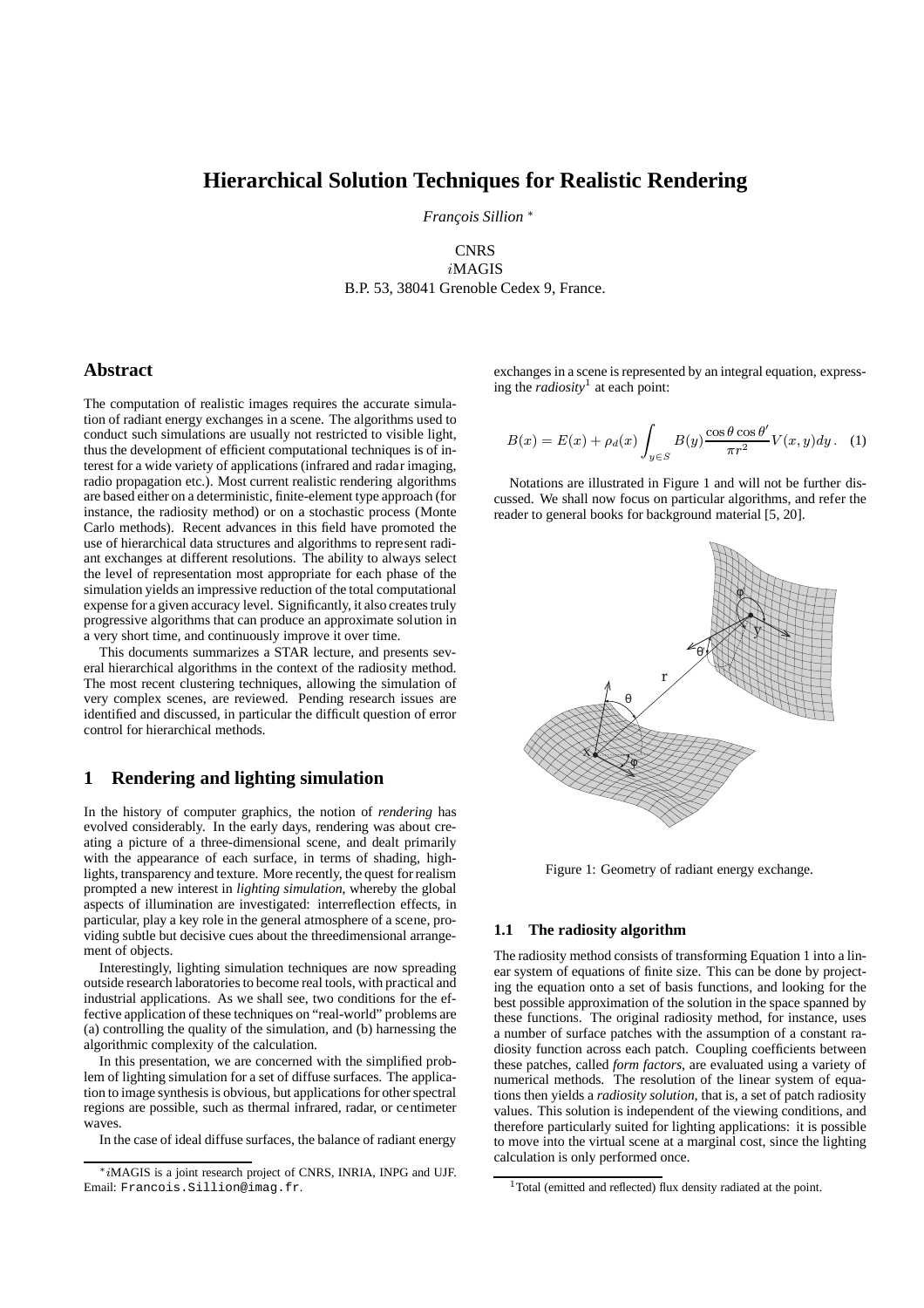#### **1.2 Limitations of the plain radiosity method**

The main drawback of the radiosity approach is the number of form factors, quadratic in the number of surface patches used. The accuracy of the calculation is directly linked to the minimal size of the surface elements, but dividing the side length of all elements by a factor of 2 results in a 16-fold increase in the number of form factors! Therefore it is impossible in practice to simulate scenes with more than a few thousand surfaces to a reasonable accuracy, by storing a complete matrix of form factors.

A progressive formulation of the radiosity algorithm has been proposed, allowing the visualization of partial results, and avoiding the storage of a full form factor matrix [3, 6]. However the asymptotic complexity for a converged solution is not improved.

Most practical implementations of radiosity for image synthesis applications make use of adaptive meshing techniques, in an attempt to control the growth of the number of surface patches for a given accuracy [4]. Figure 2 shows an example where smaller elements have been generated only in the vicinity of a shadow boundary.



Figure 2: Adaptive subdivision generated along a shadow boundary.

Note also that the computation of form factors entails the evaluation of visibility between pairs of surfaces, a potentially very costly operation. This cost can either be incurred in computation time, or in required memory space, when specific visibility data structures are used [23].

## **2 Hierarchical formulation of radiosity**

The recent introduction of a hierarchical reformulation of the radiosity algorithm has partially solved the dilemma of choosing between accuracy and speed. Its principle is quite simple, and extends the notion of adaptive subdivision to all pairwise interactions.

The modified algorithm uses a hierarchy of representations for a given surface, corresponding to different levels of detail. Let us first discuss the case of constant radiosity patches. In that case, a possible data structure to hold the multi-resolution radiosity information is the *quadtree*, for quadrilateral elements.

When considering the exchange of energy between two surfaces, the appropriate level of detail can be selected on each surface, allowing to meet the accuracy requirements without wasting resources. In other words, a given surface may be finely subdivided for the accurate simulation of its interaction with nearby objects; however, each of the resulting elements is not necessarily interacting with the entire scene. Instead, exchanges with more distant surfaces are treated at a higher, simplified level [9].

#### **2.1 Form factors and links**

The hierarchical radiosity algorithm represents energy exchanges using a network of *links* between surface patches. Each link represents a radiant interaction and conceptually carries some energy. It can be associated with a block in the form factor matrix between the elements of minimal size, as shown in Figure 3.



Figure 3: Form factor matrix for a one-dimensional example, where  $N$  is the number of elements at the finest level of subdivision. (left) each block corresponds to a link, thus large block represent links between large surface patches, composed of several terminal elements. (right) a view of the form factor matrix for all patches in the hierarchy, including non-terminal patches.

Links are created in a top-down recursive refinement procedure. For each pair of input surfaces, a link is first tentatively created, and passed on to the refinement procedure. The goal of this procedure is to decide whether the interaction can be correctly represented at the current level. A variety of criteria can be used to make this decision, some of which are reviewed in the next section. In cases where the current level is deemed unsatisfactory, one of the patches is subdivided, and four new links (in the case of a quadtree structure) are created with its children, and passed to the refinement procedure. The refinement procedure terminates when all links are "accurate enough" or connect surfaces smaller than a threshold.

An example showing the links generated between a pair of orthogonal polygons is presented in Figure 4. In this particular case the situation of adjacent polygons is independent of scale, therefore the subdivision was halted by the minimum area threshold. Note that each patch in the hierarchy ends up being linked to the same number of other patches. This property is quite general and results in a total number of links linear in the total number of surface elements created. In other words, going back to Figure 3, the number of entries computed in the right-hand matrix (or, equivalently, the number of blocks in the left-hand matrix) is  $\mathcal{O}(N)$ .

The hierarchical radiosity algorithm proceeds by first refining the set of links, then propagating energy across those links, and finally maintaining the consistency of the representation throughout the hierarchy. The propagation step simply requires traversing the structure and computing the exchange of radiosity across each link, using the associated form factor. The consistency step, also called the *Push/Pull* procedure, ensures that all elements of the hierarchy have a complete view of the energy physically received, including that received at higher levels of the hierarchy and that received at lower levels.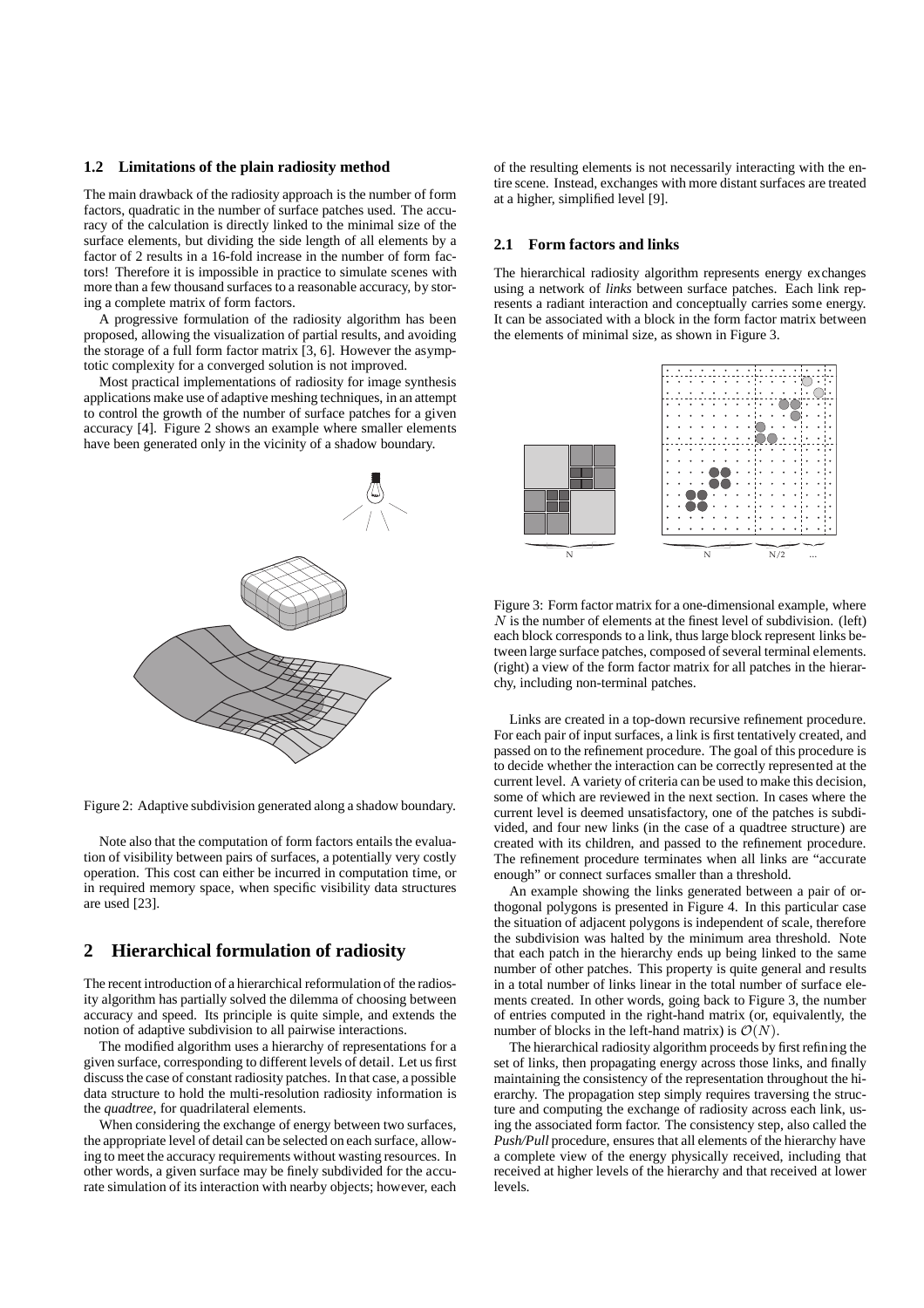

Figure 4: Hierarchical subdivision obtained for two perpendicular polygons *(Courtesy of P. Hanrahan, Princeton University)*

#### **2.2 Refinement criteria**

The core of the hierarchical radiosity algorithm is the link refinement procedure, which decides whether two patches can interact directly, or if it is better to push their interaction down the hierarchy. The subdivision criterion must determine whether the approximation incurred by using the current level is acceptable.

Criteria that have been proposed range from a simple bound on the magnitude of the form factor [8] to the estimation of the impact of the link on a global measure of the solution error [11]. Using the notion of *importance* [22], the subdivision control process can incorporate view-dependent information, encouraging subdivision in areas that are visible or otherwise contribute to the final result. In general, more elaborate criteria allow a more accurate control of the subdivision, thereby saving the expense of unnecessary refinement [10]. On the other hand, care must be taken that they do not become to costly to evaluate.

Note that the computation of form factors must be done with a flexible algorithm, in order to allow both a crude, but fast, estimation for use in the subdivision criteria, and a more precise calculation at the time of link creation. For this reason ray-tracing based techniques are generally preferred.

#### **2.3 Wavelets**

Recent work has shown that the hierarchical radiosity algorithm is equivalent to the use of a simple wavelet basis for the resolution of Equation 1 using finite elements. The value of this angle of view is that it provides a natural avenue for the development of more efficient algorithms using other wavelet bases.

Several researchers have applied the wavelet formalism to the radiosity equation, both for diffuse [7, 14] and non-diffuse [2, 15, 12] surfaces. The use of higher-order basis functions allows a reduction of the number of elements, at the cost of a more expensive calculation for each coupling coefficient. Continuity issues require particular attention when dealing with non-constant basis functions.

#### **2.4 Application to volumes**

For the case of scattering volumes, the zonal method, which derives from the radiosity method, can also be reformulated in a hierarchical manner. Notable differences include the possibility of *self-links* connecting a volume to itself (to represent internal energy exchanges), and the likely inhomogeneous character of high-level volumes. This second aspect requires a slight modification of the push/pull procedure [17]. Figure 5 shows an example scene where surfaces and volumes are integrated in a single hierarchy.



Figure 5: Result of a hierarchical simulation for a scene combining surfaces and scattering volumes.

## **3 Clustering techniques**

Analyzing the complexity of the hierarchical radiosity algorithm shows that the total number of links, while linear in the total number of hierarchical elements created, remains quadratic in the number of input surfaces (since each pair requires an initial link). Therefore it is very efficient for scenes where a small number of large surfaces exchange energy. However it does not allow the simulation of scenes containing many small objects, with little need for hierarchical subdivision. Unfortunately, this type of scene is frequently found in architectural simulation, as soon as furniture and objects of daily life are incorporated.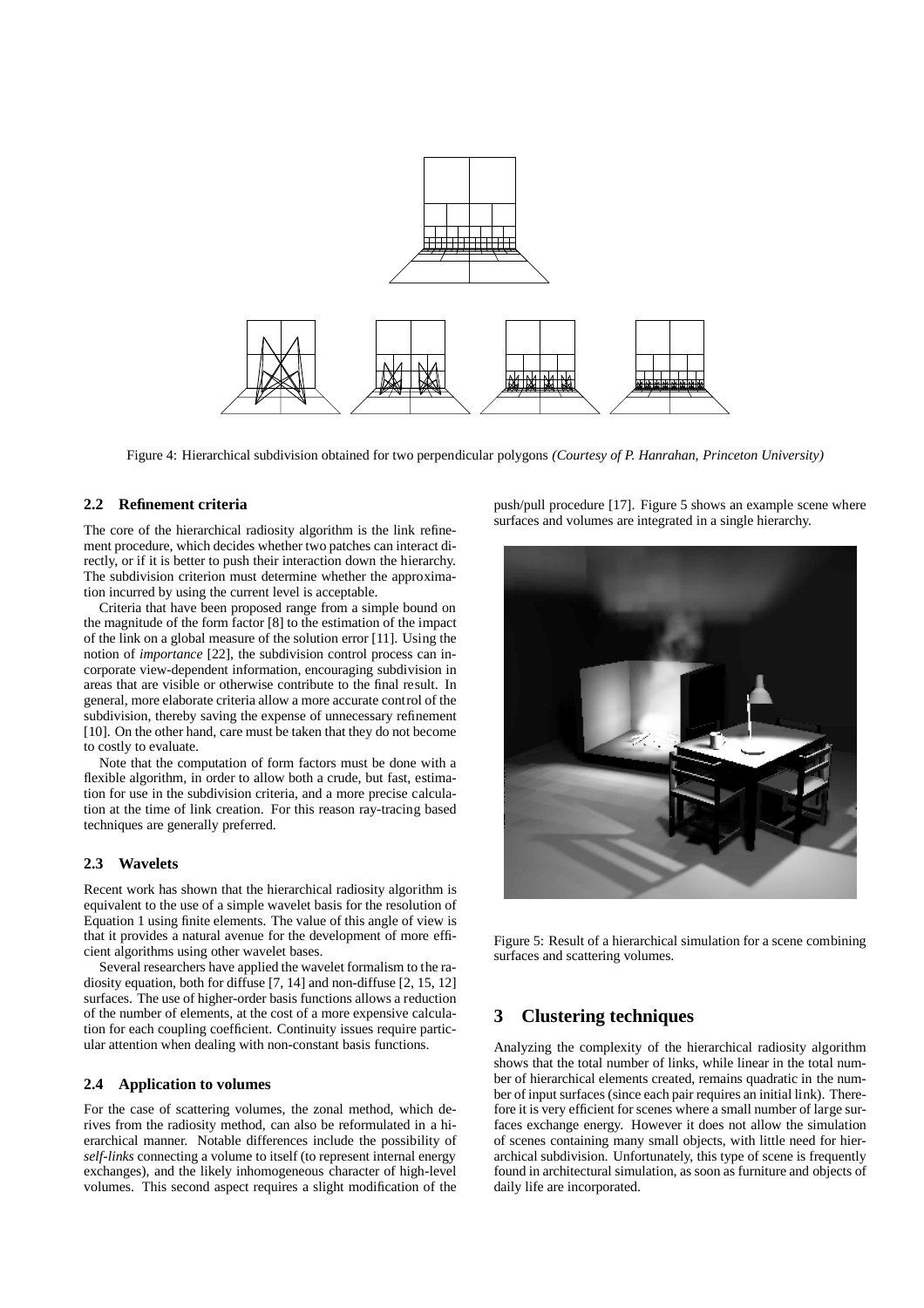#### **3.1 Building and using clusters**

The idea of using a simplified representation of the radiant properties of a collection of surfaces was first applied in the context of Monte Carlo simulation [13]. Manually constructed clusters were assigned equivalent reflectance properties, and were used to solve a simplified global illumination problem. This intermediate solution was then used as the basis of an image-based Monte Carlo calculation, providing the secondary illumination component.

In the context of radiosity, early attempts separated the scene into sub-components, and later combined the corresponding solutions [24, 1]. In order to efficiently reduce the complexity of the radiosity algorithm in cases with many small objects, a *complete* hierarchy can be created, grouping nearby objects in *clusters* that can directly exchange energy[16, 21]. In order for the method to be aplicable to general scenes, it is important that the hierarchy of clusters be constructed automatically. Current algorithms employ either contentsbased strategies (such as hierarchies of bounding volumes [18]) or fixed subdivision methods (octrees or k-d trees). The latter have several algorithmic advantages but typically generate clusters that are less suited to accurate error estimation.

Figure 6 illustrates the notion of cluster, and shows links from the selected cluster to other surfaces (in this case, light sources). By establishing links at the cluster level, it was possible to avoid considering the detailed cluster contents.



Figure 6: Example of a cluster, with links to other radiative elements.

#### **3.2 Algorithmic complexity**

Subdivision criteria for links between clusters can be more complex than between surfaces: for instance one possibility is to compute a bound on the transfered energy by enumerating each cluster's contents. For two clusters containing  $p$  and  $q$  objects, respectively, such an enumeration requires  $O(p + q)$  work, as opposed to the  $O(pq)$ work required in a naive radiosity approach.

Clustering effectively reduces the algorithmic complexity (in terms of the number of links) to  $\mathcal{O}(n \log n)$  for n input surfaces, thereby paving the way for efficient simulation in very complex scenes. In particular, a continuous range of variation is now possible for the accuracy of the results. Crude images can be produced very quickly (in a matter of seconds, for scenes containing over 10000

surfaces) and refined over time. This capability is especially useful for design applications.

### **3.3 Multiresolution visibility**

While clustering successfully reduces the number of links, each of these links still requires the calculation of visibility information, a costly operation in general.

When a hierarchy of clusters is available, it can be used to perform visibility calculations in a multi-resolution manner: shadows are only computed down to a given level of detail, as specified by the user [18]. This is done by exploiting an analogy between a cluster of surfaces and a semi-transparent volume [17].

Figure 7 shows an example of the multi-resolution visibility paradigm. The algorithm was run on a scene with the same energybased error threshold each time, but with different levels of detail requested in the shadows. Note that shadow detail is effectively traded for speed.



Figure 7: Increasing the desired feature size (Fsize) reduces both the amount of subdivision and the cost of visibility computations. (top) Fsize = 0, 621s. (middle) Fsize = 4, 245s. (bottom) Fsize = 8, 148s. Tree courtesy of CIRAD, modelled with 7967 polygons using AMAP.